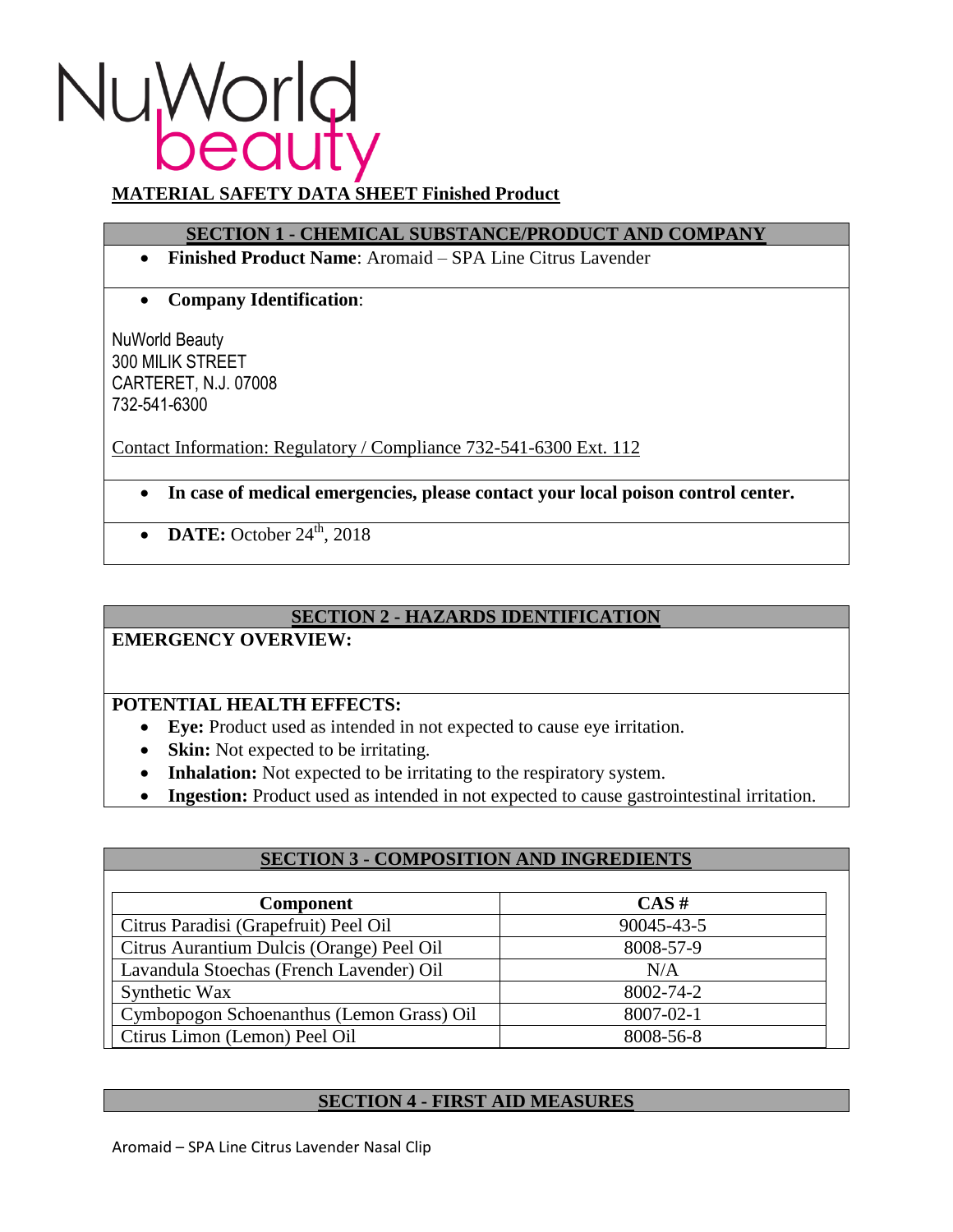

- **Eye:** Thorough rinsing for 15-20 minutes of the affected eye with water. Obtain medical attention if irritation persists.
- **Skin Problem:** Wash thoroughly with soap and cold water for 15-20 minutes. Obtain medical attention if irritation persists.
- **Inhalation:** No adverse effects when used as directed.
- **Ingestion:** Do not induce vomiting. Obtain medical attention.

# **SECTION 5 - FIRE FIGHTING MEASURES**

• Not applicable as a consumer product.

### **SECTION 6 - ACCIDENTAL RELEASE MEASURES**

• Not applicable as a consumer product.

#### **SECTION 7 - HANDLING AND STORAGE**

**Precautions for Safe Handling:**

• No applicable precautions as a consumer product.

**Conditions for Safe Storage:**

• No applicable precautions as a consumer product.

**Other Recommendations:** None.

#### **SECTION 8 - EXPOSURE CONTROLS, PERSONAL PROTECTION**

• Keep out of reach of children.

# **SECTION 9 - PHYSICAL AND CHEMICAL PROPERTIES**

Essential oils in wax base.

# **SECTION 10 - STABILITY AND REACTIVITY**

• Stable under normal conditions

# **SECTION 11 - TOXICOLOGICAL INFORMATION**

This is a personal care or cosmetic product that is safe for consumers and other users under intended and reasonably foreseeable use.

**Chronic Effects:** Finished product is not expected to have chronic health effects.

**Target Organs**: No adverse health effects on target organs expected for finished product.

**Carcinogenicity**: Finished product is not expected to be carcinogenic.

**NTP:** No **IARC**: No **OSHA:** No

Aromaid – SPA Line Citrus Lavender Nasal Clip **Page 2** of 3